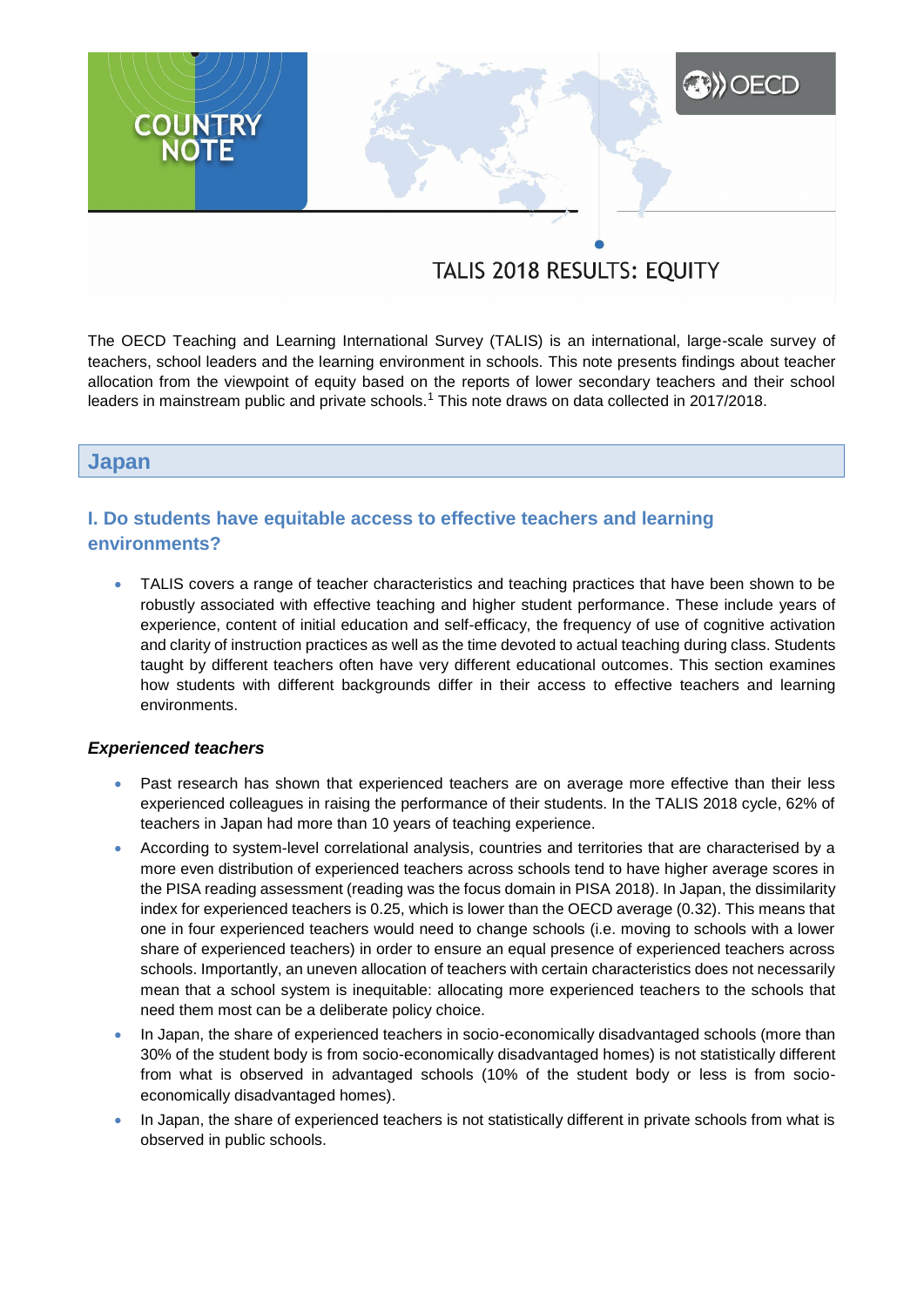# **Figure 1. Allocation of experienced teachers**



Results based on responses of lower secondary teachers and principals

Notes: Only countries and territories with available data are shown. The dissimilarity index measures if the allocation of teachers with a given characteristic in a country's schools resembles the overall teacher population of the country and it ranges from 0 (i.e. the allocation of teachers in schools resembles perfectly the teacher population of the country) to 1 (i.e. teachers with a certain characteristic are concentrated in a single school). Differences across school types that are not statistically significant are highlighted with lighter colours. Source: OECD, TALIS 2018 Database, Table 2.3.

# *Teachers with comprehensive formal education*

- TALIS asks teachers about the content of their initial education and training. In the TALIS 2018 cycle, 40% of teachers in Japan reported to have received a comprehensive initial education, which includes subject content, pedagogy, classroom practices, cross-curricular skills, teaching in a mixed-ability setting and classroom management: this is not statistically different from the OECD average (39%). On average across OECD countries/territories, initial training in cross-curricular skills, teaching in a mixed-ability setting and classroom management tend to be less prevalent than the other types of training.
- As shown by system-level correlational analysis, across countries and territories, the more even the distribution of teachers with comprehensive initial training across schools, the higher students' mean reading score in PISA. In Japan, the dissimilarity index for comprehensively trained teachers is 0.24, which is not statistically different from the OECD average (0.26).
- In Japan, the share of teachers with comprehensive formal education in private schools is different from what is observed in public schools. The share of these teachers is 19 percentage points lower in private schools than in public schools. The difference between disadvantaged and advantaged schools is not statistically significant.

# *Teachers with higher self-efficacy*

 Research highlights how self-efficacy is positively related to performance in a wide range of settings. Teachers and students are no exception. TALIS elicits teachers' self-efficacy beliefs by asking them to assess their ability to perform well in a range of tasks related to classroom management, instruction, and students' engagement. In Japan, the dissimilarity index for teachers with higher self-efficacy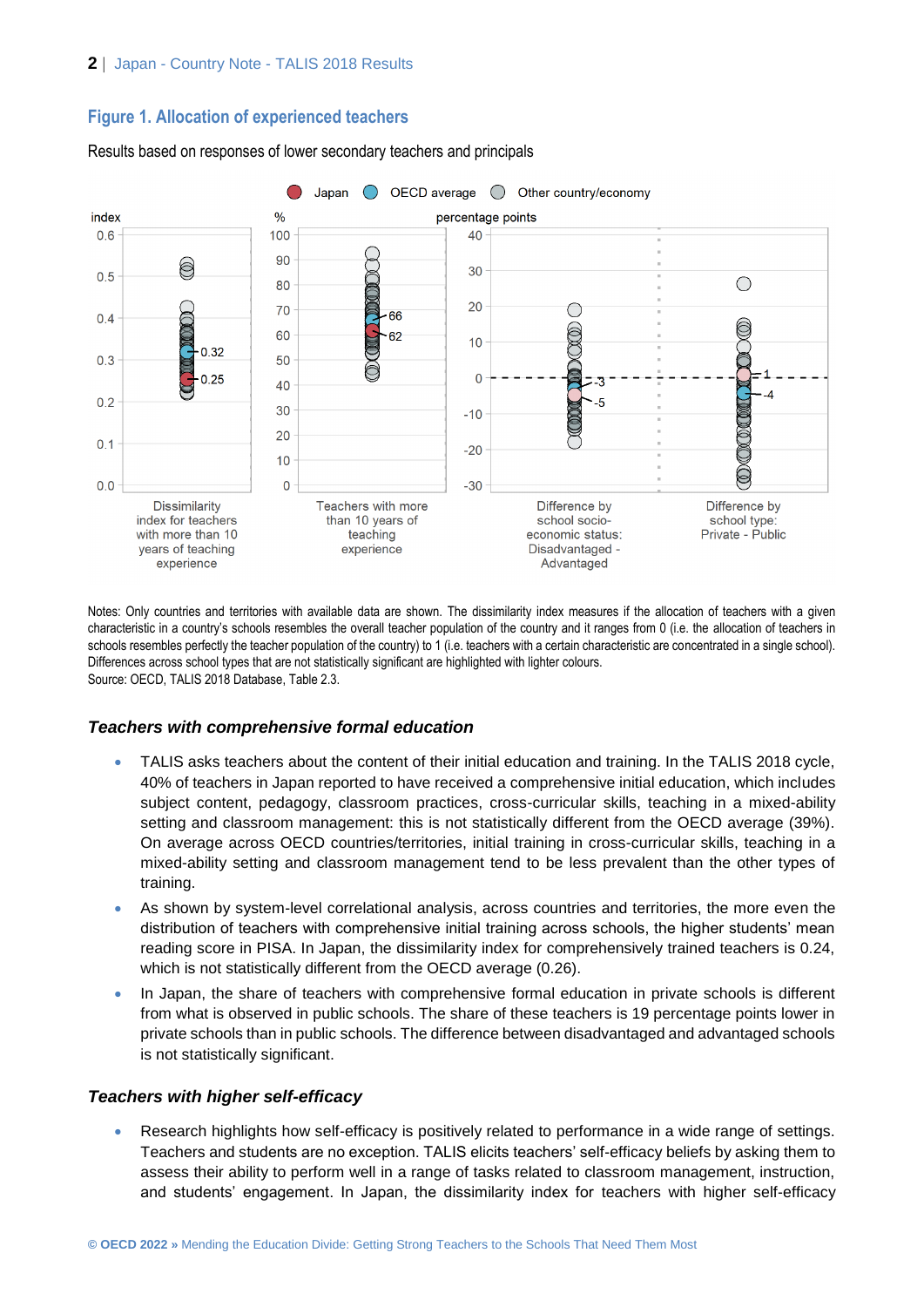(defined as those in the top quarter of the national distribution of the self-efficacy scale) is 0.26, which is not statistically different from the OECD average (0.29).

 In the majority of countries and territories participating in TALIS, the share of teachers at the top of the national distribution of the self-efficacy scale is not statistically different across the different types of schools; that is, between disadvantaged and advantaged schools, and private and public schools. This is also true in Japan.

#### *Teachers who allocate a larger share of class time to actual teaching*

#### **Figure 2. Allocation of teachers who spend a larger share of class time on actual teaching**



Results based on responses of lower secondary teachers and principals

Notes: Only countries and territories with available data are shown. The dissimilarity index measures if the allocation of teachers with a given characteristic in a country's schools resembles the overall teacher population of the country and it ranges from 0 (i.e. the allocation of teachers in schools resembles perfectly the teacher population of the country) to 1 (i.e. teachers with a certain characteristic are concentrated in a single school). Differences across school types that are not statistically significant are highlighted with lighter colours. Source: OECD, TALIS 2018 Database, Table 2.12.

- Past research has highlighted a positive association between the share of class time teachers devote to teaching and student achievement. The ability of teachers to maximise instruction time is closely related to their ability to maintain order in the classroom. But of course students' attitudes and behaviour also matter as a factor influencing the proportion of time spent on teaching and learning, and are partly outside of teachers' control. TALIS measures the instruction time to which students are exposed by asking teachers how their working time is allocated between different tasks such as administrative tasks, keeping order and actual teaching in a regular weekly class.
- According to system-level correlational analysis, students' average performance in reading is lower in education systems where teachers who spend a larger share of class time on actual teaching are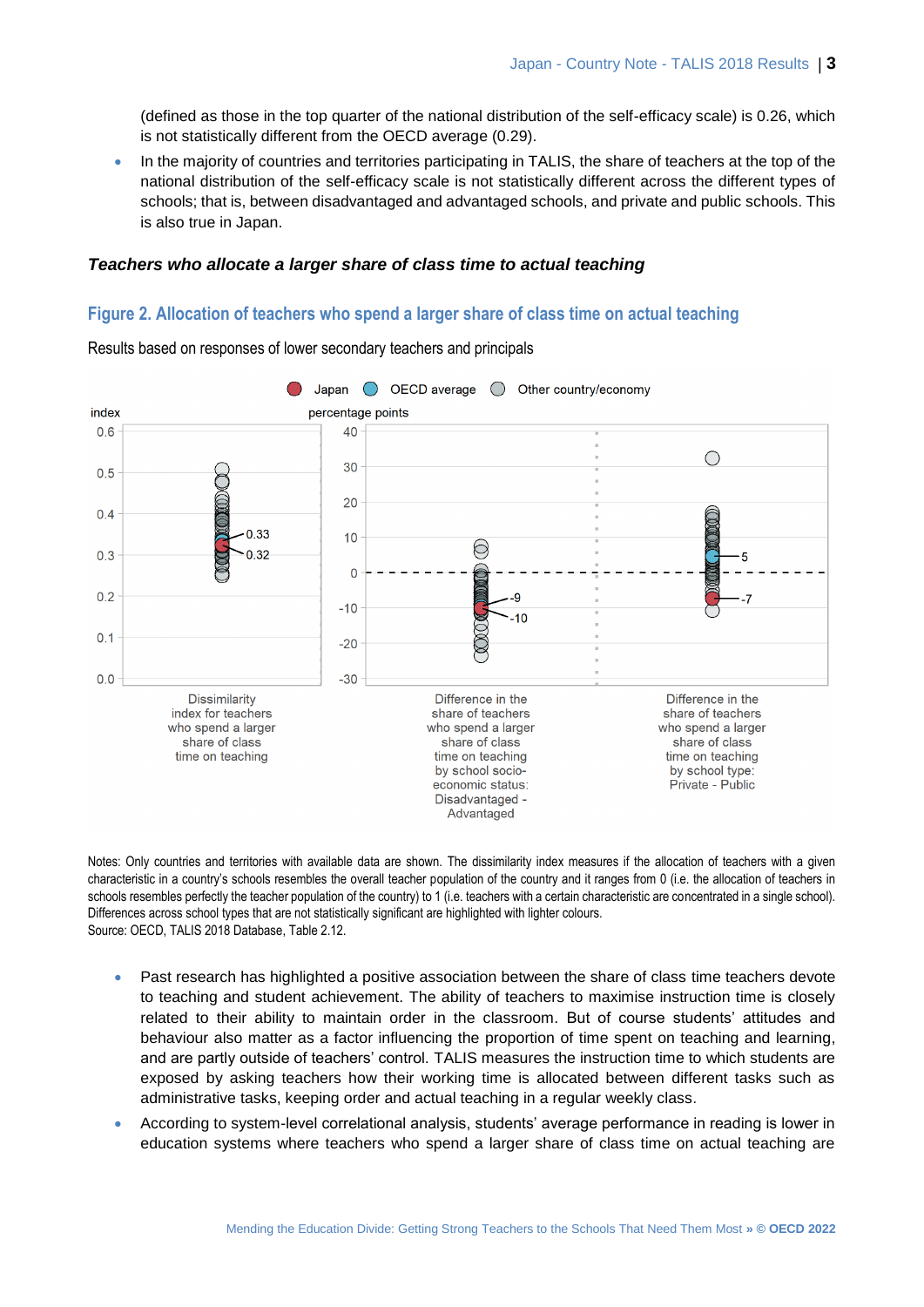unevenly distributed across schools. In Japan, the dissimilarity index for teachers who spend a larger share of class time on actual teaching (defined as those in the top quarter of the national distribution of the share of class time allocated to actual teaching) is 0.32, which is not statistically different from the OECD average (0.33).

- Across TALIS participants, teachers who maximise their students' learning opportunities by spending more time on actual teaching in the classroom tend to be over-represented in socio-economically advantaged schools and private schools. This indirectly confirms that teachers' ability to maximise the time spent on actual teaching and to manage the classroom is likely to be related to the classroom environment, which can be more challenging in certain schools than in others. In Japan, the share of teachers who spend a larger share of class time on actual teaching is 10 percentage points lower in socio-economically disadvantaged (17%) than in advantaged schools (27%).
- In Japan, the share of teachers who spend a larger share of class time on actual teaching is seven percentage points lower in private schools (19%) than in public schools (26%).

#### *Teachers who use cognitive activation practices on a more regular basis*

- Cognitive activation consists of instructional activities that require students to evaluate, integrate and apply knowledge within the context of problem solving (e.g. presenting tasks for which there is no obvious solution or which require students to think critically, and asking students to decide on their own procedures for solving complex tasks). Past research has shown that the use of cognitive activation is associated with higher student achievement. In Japan, the dissimilarity index for teachers who rely on cognitive activation practices most often (defined as those who are in the top quarter of the national distribution in terms of the frequency of use of cognitive activation practices) is 0.26, which is lower than the OECD average (0.3).
- As in most countries and territories participating in TALIS, in Japan there is no statistically significant difference in the share of teachers who rely on cognitive activation practices on a more regular basis between disadvantaged and advantaged schools, and private and public schools.

#### *Teachers who use clarity of instruction practices on a more regular basis*

- Clarity of instruction is conceptualised in TALIS as the ability to set clear and comprehensive instruction and learning goals, to connect new and old topics, and to provide students with a summary at the end of the lesson. Past studies have shown how this practice is related to positive student outcomes, including learning motivation, achievement and satisfaction. In Japan, the dissimilarity index for teachers who most often adopt clarity of instruction techniques (defined as those who are in the top quarter of the national distribution in terms of the frequency of use of clarity of instruction practices) is 0.28, which is not statistically different from the OECD average (0.3).
- In Japan, the share of teachers who more regularly adopt clarity of instruction practices in private schools is different from what is observed in public schools. The share of these teachers is eight percentage points lower in private schools than in public schools. The difference between disadvantaged and advantaged schools is not statistically significant.

# **II. Do students have equitable access to digital learning in school?**

 The use of digital technology for teaching and learning can help students acquire digital skills, socialemotional skills and more standard cognitive skills such as numeracy and literacy. While teachers' reliance on ICT has increased considerably in the wake of the COVID-19 pandemic, school closures have also highlighted the continued presence of digital divides. Available evidence shows that learning losses have been the most severe among marginalised students, who tend to have more limited access to digital learning resources. It is important to note, however, that the data presented in this note were collected in 2017/2018; that is before the outbreak of the COVID-19 pandemic.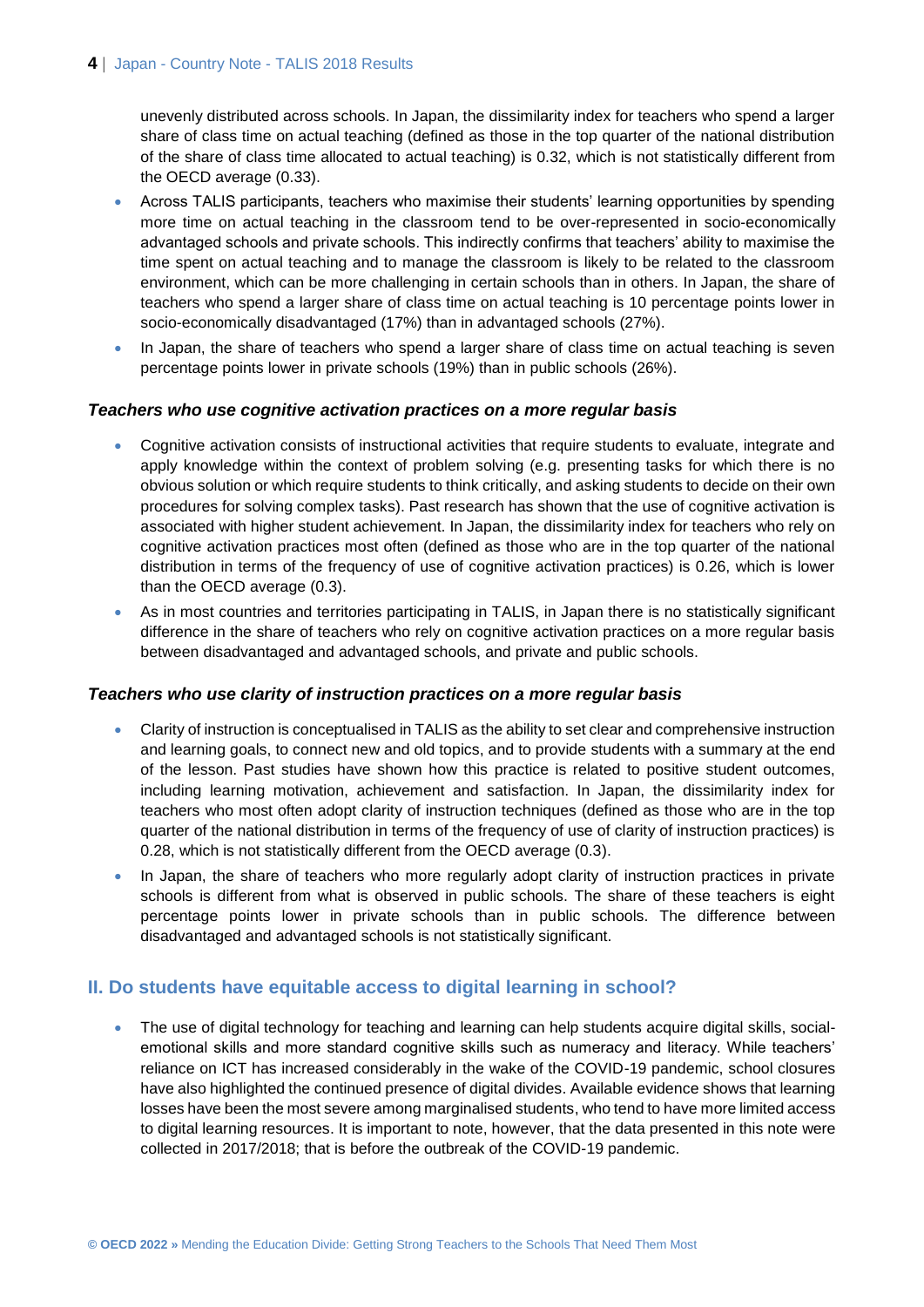#### *ICT equipment in school*

- Having adequate ICT equipment at school, such as software, computers, laptops and smart boards, is essential to effective digital learning. In the TALIS 2018 cycle, 34% of principals in Japan reported that the school's capacity to provide quality instruction was hindered "quite a bit" or "a lot" by a shortage or inadequacy of digital technology for instruction. This is higher than the OECD average (25%).
- On average across OECD countries/territories, the share of principals who reported that the school's capacity to provide quality instruction was hindered by a shortage or inadequacy of digital technology for instruction is higher in socio-economically disadvantaged schools than in advantaged schools (by nine percentage points). In Japan, the share of these principals is 25 percentage points lower in disadvantaged schools (16%) than in advantaged schools (41%).
- The share of principals who reported that the school's capacity to provide quality instruction was hindered by a shortage or inadequacy of digital technology for instruction is 12 percentage points higher in public schools than in private schools on average across OECD countries/territories. In Japan, the share of these principals is 29 percentage points lower in private schools (7%) than in public schools (36%).

# *Teachers with high self-efficacy in ICT use*

- Having access to technology does not improve student learning in itself. Effective integration of technology into teaching and learning requires teachers who are well trained and able to use digital tools for instruction. In the TALIS 2018 cycle, 35% of teachers in Japan reported that they could support student learning through the use of digital technology "quite a bit" or "a lot", which is lower than the OECD average (67%).
- The dissimilarity index for these teachers is 0.28, which is not statistically different from the OECD average (0.31). This means that about three in ten teachers with high self-efficacy in ICT use would need to change schools (i.e. moving to schools with a lower share of teachers with high self-efficacy in ICT) in order to ensure an equal presence of these teachers across schools. It is important to note, however, that self-efficacy is context-specific. Therefore, the same teacher may report a different level of self-efficacy in a different school environment.
- According to system-level correlational analysis, disadvantaged students tend to have just as much or more opportunity to learn digital literacy skills (such as detecting if the information read is subjective or biased) in education systems where teachers with high self-efficacy in ICT and teachers who regularly teach using ICT are more evenly distributed across schools.
- In Japan, the share of teachers who feel they can support student learning through the use of digital technology "quite a bit" or "a lot" is not statistically different in socio-economically disadvantaged schools than what is observed in advantaged schools.
- The share of teachers with high self-efficacy in the use of digital technology for instruction tends to be higher in private schools than in public schools in almost a quarter of the countries and territories participating in TALIS. In Japan, the share of these teachers is not statistically different in private schools from what is observed in public schools.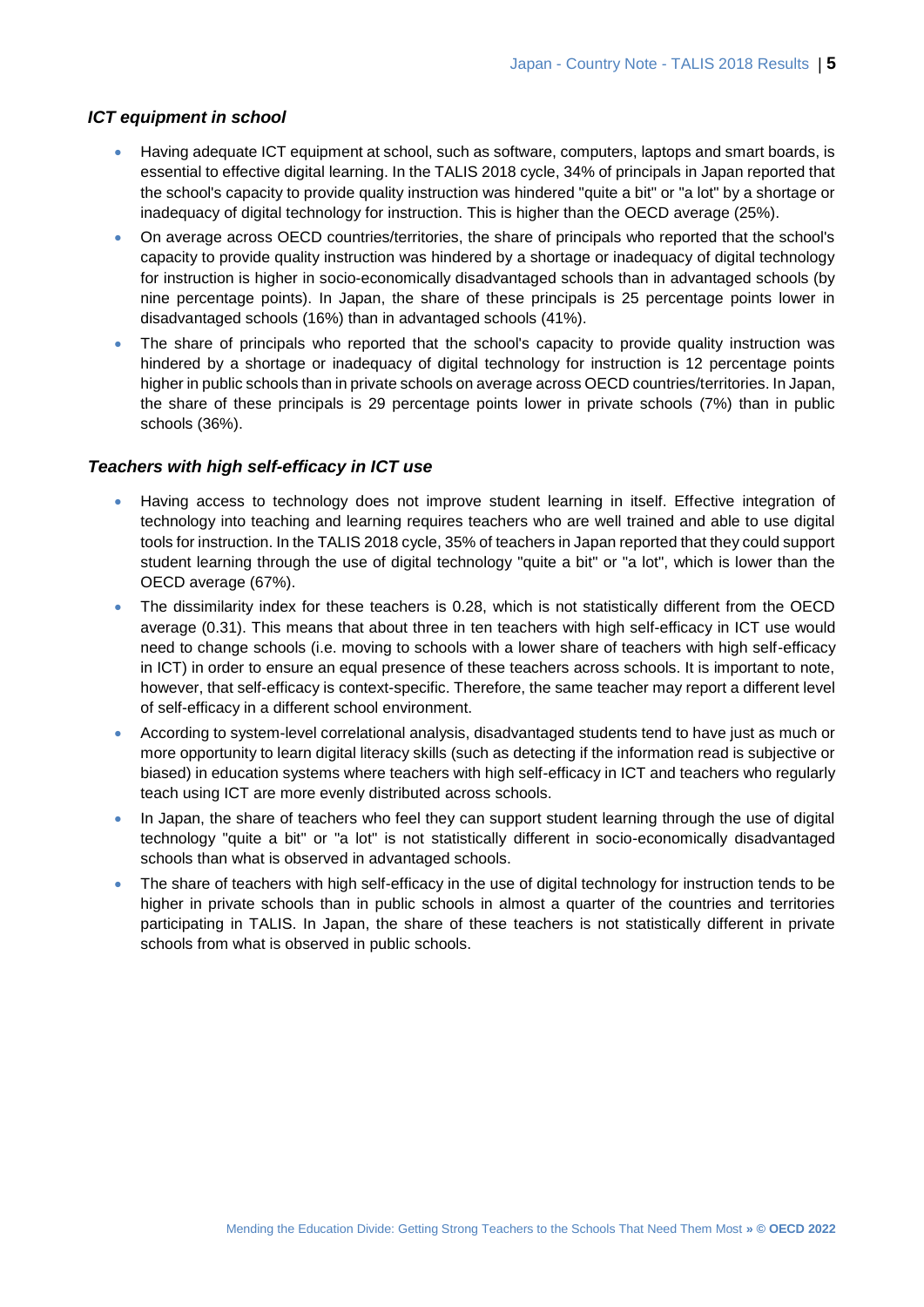



Results based on responses of lower secondary teachers and principals

Notes: Only countries and territories with available data are shown. The dissimilarity index measures if the allocation of teachers with a given characteristic in a country's schools resembles the overall teacher population of the country and it ranges from 0 (i.e. the allocation of teachers in schools resembles perfectly the teacher population of the country) to 1 (i.e. teachers with a certain characteristic are concentrated in a single school). Differences across school types that are not statistically significant are highlighted with lighter colours. Source: OECD, TALIS 2018 Database, Table 3.12.

#### *Teachers who use ICT for teaching on a regular basis*

- Past research has highlighted a positive relationship between teachers' perceived self-efficacy in ICT and their use of digital technology in the classroom. Although the literature also shows that ICT use at school does not automatically lead to better student outcomes – both too limited and overly excessive use of ICT can be associated with lower student achievement – teachers' and students' ability to make the most of ICT is reinforced by regular and judicious use of digital technology in the classroom. In the TALIS 2018 cycle, 18% of teachers in Japan reported "frequently" or "always" letting students use ICT for projects or class work, which is lower than the OECD average (53%). The dissimilarity index for these teachers is 0.38, which is higher than the OECD average (0.32).
- As with most TALIS participants, in Japan the share of teachers who regularly use ICT in class is not statistically different between socio-economically disadvantaged and advantaged schools.
- In almost a quarter of the education systems participating in TALIS, the share of teachers who "frequently" or "always" let students use ICT for projects or class work tends to be higher in private schools than in public schools. Yet, in Japan there is no statistically significant difference in the share of teachers who regularly use ICT in class between private and public schools.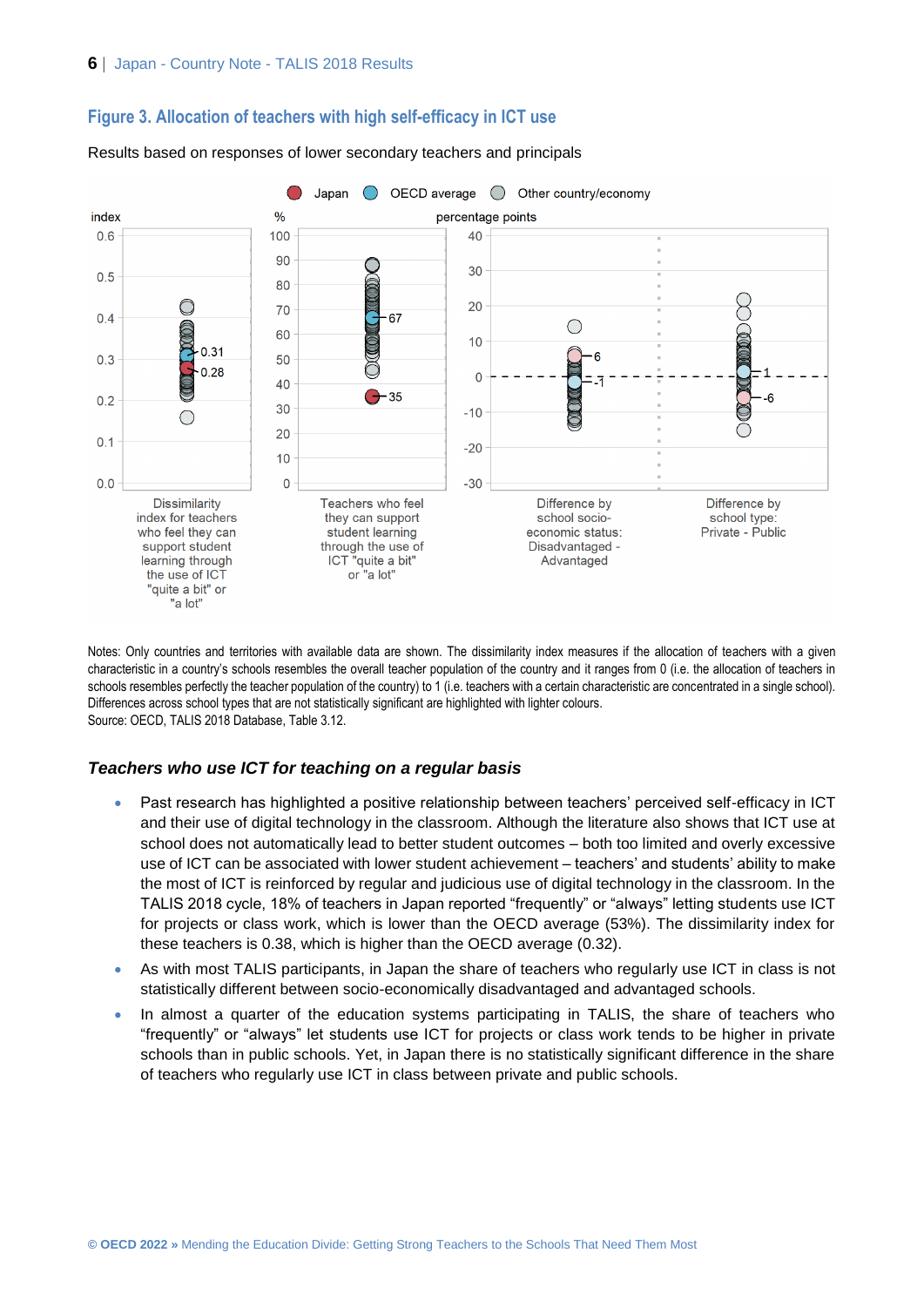

#### **Figure 4. Allocation of teachers who regularly use ICT for teaching**

Results based on responses of lower secondary teachers and principals

Notes: Only countries and territories with available data are shown. The dissimilarity index measures if the allocation of teachers with a given characteristic in a country's schools resembles the overall teacher population of the country and it ranges from 0 (i.e. the allocation of teachers in schools resembles perfectly the teacher population of the country) to 1 (i.e. teachers with a certain characteristic are concentrated in a single school). Differences across school types that are not statistically significant are highlighted with lighter colours. Source: OECD, TALIS 2018 Database, Table 3.15.

# **Key features of TALIS 2018**

TALIS uses questionnaires administered to teachers and their school principals to gather data. Its main goal is to generate internationally comparable information relevant to developing and implementing policies focused on school leaders, teachers and teaching, with an emphasis on those aspects that affect student learning. It gives a voice to teachers and school leaders, allowing them to provide input into educational policy analysis and development in key areas.

- The international target population for TALIS is composed of lower secondary teachers and their school leaders in mainstream public and private schools. TALIS 2018 offered three additional options: 15 countries and territories, including Japan, also surveyed teachers and school leaders in their primary schools (ISCED level 1), 11 countries and territories did so in their upper secondary schools (ISCED level 3) and 9 countries and territories conducted the survey in schools that participated in the 2018 OECD Programme for International Student Assessment (PISA).
- Building on literature identifying the characteristics and practices of teaching that boost student achievement, the report *Mending the Education Divide: Getting Strong Teachers to the Schools That Need Them Most*, published on 14 March 2022, shows how teachers with different characteristics and practices tend to concentrate in different schools, and how much access students with different socioeconomic backgrounds have to strong teachers. It points out the aspects of different educational